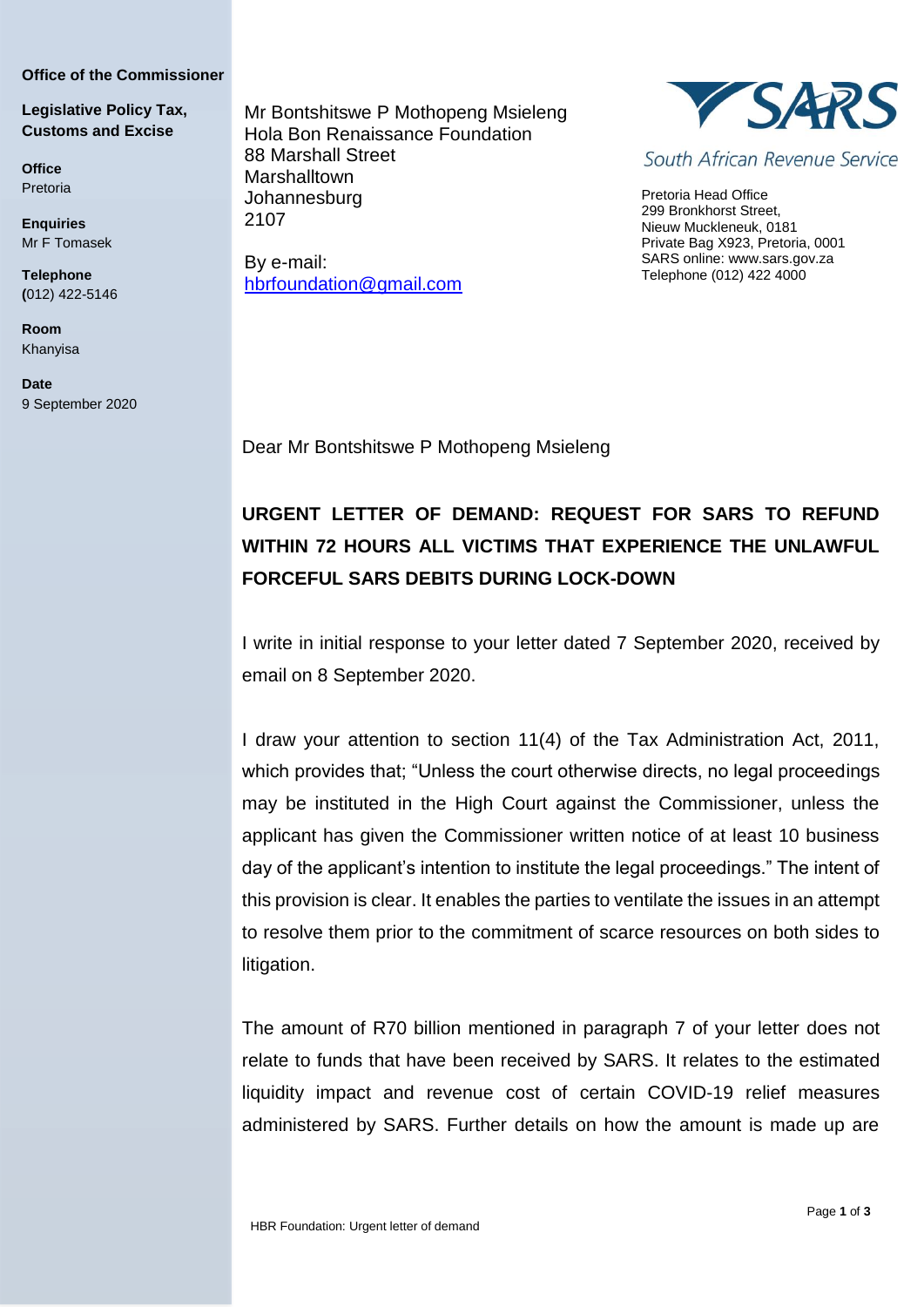available in National Treasury's media statement of 23 April 2020. <sup>1</sup> The specific relief measures are to be found the Disaster Management Tax Relief Bill, 2020,<sup>2</sup> the Disaster Management Tax Relief Administration Bill, 2020,<sup>3</sup> rules issued by the Commissioner<sup>4</sup> and sections 167 and 168 of the Tax Administration Act, 2011.<sup>5</sup>

As set out in the media statement, section 8 of the Employment Tax Incentive Act, 2013, the definitions of qualifying business and qualifying taxpayer in the Disaster Management Tax Relief Administration Bill, 2020, and the definitions of excise compliant and tax compliant in rules 19A.11(d) and 105.02(b), being tax compliant at the time relief is sought is essential to qualifying for many aspects of the relief.

Tax compliance includes the payment of outstanding tax debts or having made arrangements to pay outstanding tax debts. The importance of tax compliance is underscored by the issuance of a direction, by the Minister of Finance on 4 May 2020, that "essential financial services include services required to comply with an obligation imposed by or to exercise a right afforded in terms of a tax Act, as defined in the Tax Administration Act, 2011 (Act No. 28 of 2011) or the Customs and Excise Act, 1964 (Act No. 91 of 1964), whether provided by an external service provider or directly by a taxpayer, trader or an employee of a taxpayer or trader in respect of the taxpayer or trader's affairs."<sup>6</sup> (Emphasis added.)

-

<sup>1</sup> Available at [http://www.treasury.gov.za/comm\\_media/press/2020/20200423%20Media%20statement%20-](http://www.treasury.gov.za/comm_media/press/2020/20200423%20Media%20statement%20-%20Further%20tax%20measures%20to%20combat%20COVID-19.pdf)

[<sup>%20</sup>Further%20tax%20measures%20to%20combat%20COVID-19.pdf](http://www.treasury.gov.za/comm_media/press/2020/20200423%20Media%20statement%20-%20Further%20tax%20measures%20to%20combat%20COVID-19.pdf)

<sup>2</sup> Available at [https://www.sars.gov.za/AllDocs/LegalDoclib/Bills/LAPD-LPrep-Bill-2020-01a%20-](https://www.sars.gov.za/AllDocs/LegalDoclib/Bills/LAPD-LPrep-Bill-2020-01a%20-%20Disaster%20Management%20Tax%20Relief%20Bill%20B11B%20of%202020%20introduced%2025%20August%202020.pdf)

[<sup>%20</sup>Disaster%20Management%20Tax%20Relief%20Bill%20B11B%20of%202020%20introduced%2025%20Augus](https://www.sars.gov.za/AllDocs/LegalDoclib/Bills/LAPD-LPrep-Bill-2020-01a%20-%20Disaster%20Management%20Tax%20Relief%20Bill%20B11B%20of%202020%20introduced%2025%20August%202020.pdf) [t%202020.pdf](https://www.sars.gov.za/AllDocs/LegalDoclib/Bills/LAPD-LPrep-Bill-2020-01a%20-%20Disaster%20Management%20Tax%20Relief%20Bill%20B11B%20of%202020%20introduced%2025%20August%202020.pdf)

<sup>3</sup> Available a[t https://www.sars.gov.za/AllDocs/LegalDoclib/Bills/LAPD-LPrep-Bill-2020-02a%20-](https://www.sars.gov.za/AllDocs/LegalDoclib/Bills/LAPD-LPrep-Bill-2020-02a%20-%20Disaster%20Management%20Tax%20Relief%20Administration%20Bill%20B12B%20of%202020%20introduced%2025%20August%202020.pdf)

[<sup>%20</sup>Disaster%20Management%20Tax%20Relief%20Administration%20Bill%20B12B%20of%202020%20introduce](https://www.sars.gov.za/AllDocs/LegalDoclib/Bills/LAPD-LPrep-Bill-2020-02a%20-%20Disaster%20Management%20Tax%20Relief%20Administration%20Bill%20B12B%20of%202020%20introduced%2025%20August%202020.pdf) [d%2025%20August%202020.pdf](https://www.sars.gov.za/AllDocs/LegalDoclib/Bills/LAPD-LPrep-Bill-2020-02a%20-%20Disaster%20Management%20Tax%20Relief%20Administration%20Bill%20B12B%20of%202020%20introduced%2025%20August%202020.pdf)

<sup>4</sup> Available at [https://www.sars.gov.za/AllDocs/LegalDoclib/SecLegis/LAPD-LSec-CE-RA-2020-08%20-](https://www.sars.gov.za/AllDocs/LegalDoclib/SecLegis/LAPD-LSec-CE-RA-2020-08%20-%20Notice%20R670%20GG%2043435%20for%20relief%20measures%20under%20the%20Customs%20and%20Excise%20Act%201964%20-%2012%20June%202020.pdf)

[<sup>%20</sup>Notice%20R670%20GG%2043435%20for%20relief%20measures%20under%20the%20Customs%20and%20](https://www.sars.gov.za/AllDocs/LegalDoclib/SecLegis/LAPD-LSec-CE-RA-2020-08%20-%20Notice%20R670%20GG%2043435%20for%20relief%20measures%20under%20the%20Customs%20and%20Excise%20Act%201964%20-%2012%20June%202020.pdf) [Excise%20Act%201964%20-%2012%20June%202020.pdf](https://www.sars.gov.za/AllDocs/LegalDoclib/SecLegis/LAPD-LSec-CE-RA-2020-08%20-%20Notice%20R670%20GG%2043435%20for%20relief%20measures%20under%20the%20Customs%20and%20Excise%20Act%201964%20-%2012%20June%202020.pdf) and

[https://www.sars.gov.za/AllDocs/LegalDoclib/SecLegis/LSec-RA-2020-13%20-](https://www.sars.gov.za/AllDocs/LegalDoclib/SecLegis/LSec-RA-2020-13%20-%20Notice%20R876%20GG43608%20Rule%2019A.11%20deferral%20period%20iro%20payments%20of%20Excise%20duties%20-%2011%20August%202020.pdf)

[<sup>%20</sup>Notice%20R876%20GG43608%20Rule%2019A.11%20deferral%20period%20iro%20payments%20of%20Exci](https://www.sars.gov.za/AllDocs/LegalDoclib/SecLegis/LSec-RA-2020-13%20-%20Notice%20R876%20GG43608%20Rule%2019A.11%20deferral%20period%20iro%20payments%20of%20Excise%20duties%20-%2011%20August%202020.pdf) [se%20duties%20-%2011%20August%202020.pdf](https://www.sars.gov.za/AllDocs/LegalDoclib/SecLegis/LSec-RA-2020-13%20-%20Notice%20R876%20GG43608%20Rule%2019A.11%20deferral%20period%20iro%20payments%20of%20Excise%20duties%20-%2011%20August%202020.pdf)

<sup>&</sup>lt;sup>5</sup> Available a[t https://www.sars.gov.za/Legal/Primary-Legislation/Pages/default.aspx](https://www.sars.gov.za/Legal/Primary-Legislation/Pages/default.aspx)

<sup>&</sup>lt;sup>6</sup> Available a[t https://www.sars.gov.za/AllDocs/LegalDoclib/SecLegis/LAPD-LSec-COVID19-GN-2020-03%20-](https://www.sars.gov.za/AllDocs/LegalDoclib/SecLegis/LAPD-LSec-COVID19-GN-2020-03%20-%20Notice%20487%20GG%2043266%20Section%2027(2)%20of%20the%20Disaster%20Management%20Act%20-%204%20May%202020.pdf) [%20Notice%20487%20GG%2043266%20Section%2027\(2\)%20of%20the%20Disaster%20Management%20Act%2](https://www.sars.gov.za/AllDocs/LegalDoclib/SecLegis/LAPD-LSec-COVID19-GN-2020-03%20-%20Notice%20487%20GG%2043266%20Section%2027(2)%20of%20the%20Disaster%20Management%20Act%20-%204%20May%202020.pdf) [0-%204%20May%202020.pdf](https://www.sars.gov.za/AllDocs/LegalDoclib/SecLegis/LAPD-LSec-COVID19-GN-2020-03%20-%20Notice%20487%20GG%2043266%20Section%2027(2)%20of%20the%20Disaster%20Management%20Act%20-%204%20May%202020.pdf)